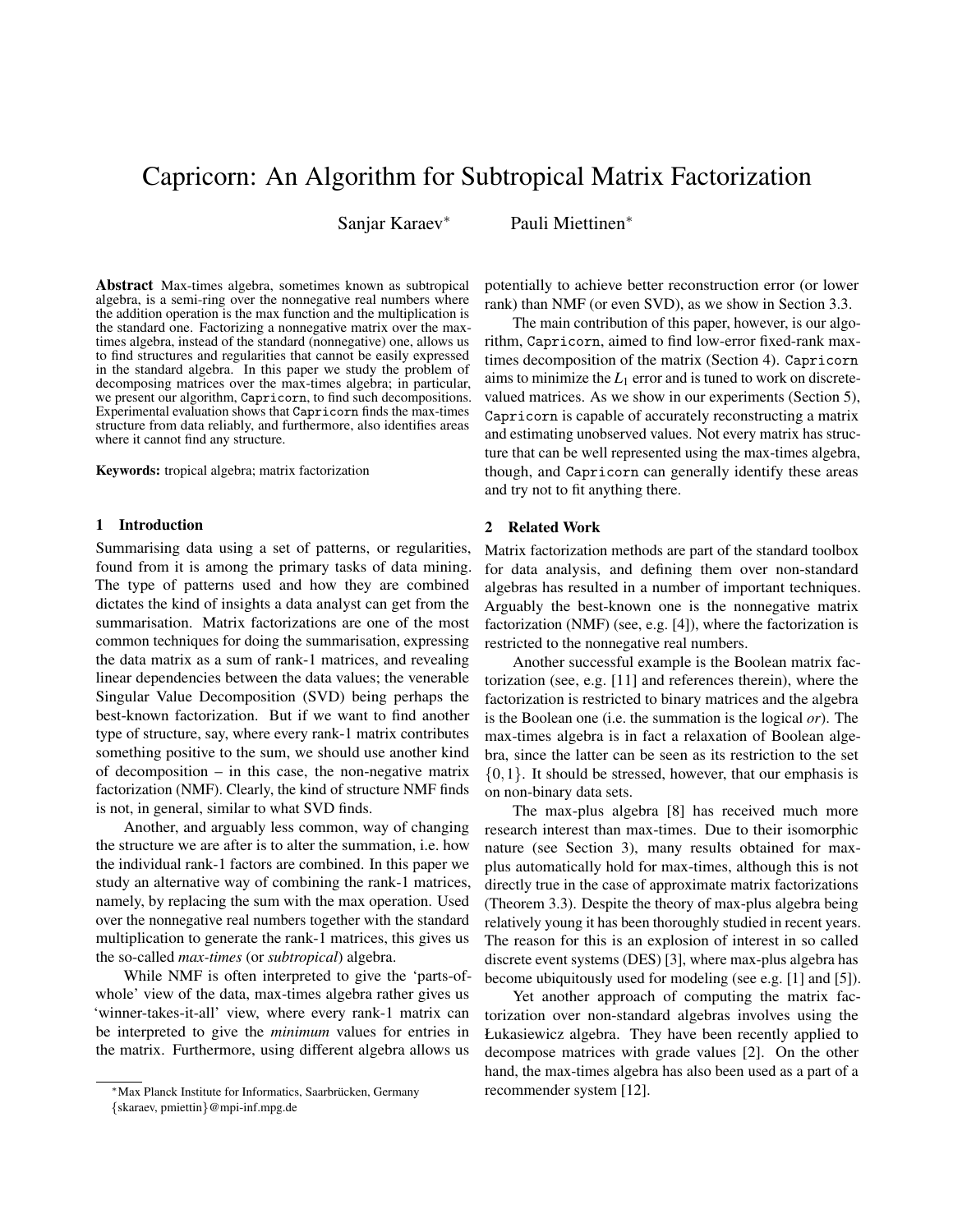#### 3 Theory

In this section we will introduce the theory of max-times algebra. We will start with the general notation we use throughout the paper, followed by the basic definitions of maxtimes algebra and decompositions. In Section 3.3 we study the computational complexity of finding good approximate maxtimes decompositions, what can be said about the sparsity of such decompositions with respect to the sparsity of the original matrix, and the relations between max-times and max-plus algebras in approximate decompositions.

3.1 Notation. Throughout this paper, we will denote a matrix by upper-case boldface letters (A), and vectors by lower-case boldface letters (a). The *i*th row of matrix A is denoted by  $A_{i,:}$  and the *j*th column by  $A_{:,j}$ . Most matrices and vectors in this paper are restricted to the nonnegative real numbers  $\mathbb{R}_+$ . We often endow  $\mathbb{R}_+$  with *not-a-number* symbol *NaN*:  $\mathbb{R}_+ = [0, \infty) \cup \{NaN\}$ . The *NaN* symbol is used to encode values that are either unknown or should be ignored for other reasons; its presence is usually clear from the context, and for the sake of clarity, we will present our theoretical analysis assuming no *NaN*s. Any arithmetic operation involving *NaN* always returns *NaN*, but they are ignored in comparison operations. Empty matrices are denoted by  $[ \ ]$  while for integer *n*,  $[n] = \{1, \ldots, n\}.$ 

Given matrices  $\mathbf{A} \in \mathbb{R}_+^{n \times m}$ ,  $\mathbf{B} \in \mathbb{R}_+^{s \times m}$ , and  $\mathbf{C} \in \mathbb{R}_+^{n \times p}$ , we denote by  $\begin{bmatrix} A \\ B \end{bmatrix}$  the  $(n+s)$ -by-*m* matrix obtained by vertical concatenation of **A** and **B**, and by  $[A, C]$  the *n*-by- $(m + p)$ matrix, which is a horizontal concatenation of A and C.

For any two vectors  $\mathbf{v} \in \mathbb{R}_+^k$  and  $\mathbf{w} \in \mathbb{R}_+^k$  of equal length, we denote the elementwise division as ./, that is  $\mathbf{v} \cdot \mathbf{w} = (v_1/w_1, \dots, v_k/w_k) \in \mathbb{R}_+^k.$ 

3.2 Basic definitions. In this paper we consider matrix factorization over so called max-times algebra. It differs from the standard algebra of real numbers in that addition is replaced with the operation of taking the maximum. Also the domain is restricted to the set of nonnegative real numbers. More formally we have

DEFINITION 3.1. *The* max-times *(or* subtropical*) algebra is a set*  $\mathbb{R}_+$  *of nonnegative real numbers together with operations*  $a \boxplus b = \max\{a, b\}$  *(addition)* and  $a \boxminus b = ab$ *(multiplication) defined for any*  $a, b \in \mathbb{R}_+$ . The identity *element for addition is* 0 *and for multiplication it is* 1*.*

In the future we will use the notation  $a \boxplus b$  and max $\{a, b\}$  and the names *max-times* and *subtropical* interchangeably. It is straightforward to see that the max-times algebra is a *dioid*, that is, a semiring with idempotent addition ( $a \oplus a = a$ ). It is important to note that subtropical algebra is anti-negative, that is, there is no subtraction operation.

A very closely related algebraic structure is the *max-plus* (*tropical*) algebra. It is defined over the set of extended real

numbers  $\mathbb{R} \cup \{-\infty\}$  and has operations  $a \oplus b = \max\{a, b\}$ (addition) and  $a \odot b = a + b$  (multiplication) with identity elements  $-\infty$  (addition) and 0 (multiplication). The tropical and subtropical algebras are isomorphic, which can be seen by taking the logarithm of the subtropical algebra (with the convention that  $log 0 = -\infty$ ).

The subtropical matrix algebra follows naturally:

DEFINITION 3.2. *The* max-times matrix product *of two*  $m$  *atrices*  $\mathbf{B} \in \mathbb{R}_+^{n \times k}$  and  $\mathbf{C} \in \mathbb{R}_+^{k \times m}$  is defined as

(3.1) 
$$
(\mathbf{B} \boxtimes \mathbf{C})_{ij} = \max_{s=1}^k \mathbf{B}_{is} \mathbf{C}_{sj} .
$$

The definition of a *rank-1* matrix over the max-times algebra is the same as over the standard algebra, i.e. a matrix that can be expressed as an outer product of two vectors. We will use the term *block* to mean a rank-1 matrix. The general *rank* of a matrix over the max-times algebra is defined analogously to the standard rank:

DEFINITION 3.3. *The* max-times rank *of a matrix*  $\mathbf{A} \in \mathbb{R}^{n \times m}$ *is the least integer k such that* A *can be expressed as a (max)*  $sum$  of  $k$  *rank-1 matrices,*  $\mathbf{A} = \mathbf{F}_1 \boxplus \mathbf{F}_2 \boxplus \cdots \boxplus \mathbf{F}_k$ , where all F*<sup>i</sup> are rank-1.*

The final concept we need is that of *dominating* matrix:

DEFINITION 3.4. *Let* A *and* X *be matrices of the same size, and let* Γ *be a subset of their indices. Then if for all indices*  $(i, j) \in \Gamma$ ,  $\mathbf{X}_{ij} \geq \mathbf{A}_{ij}$ *, we say that* **X** dominates **A** within  $\Gamma$ *. If* Γ *spans the entire size of* A *and* X*, we simply say that* X dominates A*. Correspondingly,* A *is said to be* dominated by X*.*

Now that we have sufficient notation, we can formally introduce the main problem considered in the paper.

PROBLEM 3.1. *Given a matrix*  $A \in \mathbb{R}^{n \times m}_+$  *and an integer*  $k$  >  $0$ , find factor matrices  $\mathbf{B} \in \mathbb{R}_+^{n \times k}$  and  $\mathbf{C} \in \mathbb{R}_+^{k \times m}$  minimizing

.

(3.2) 
$$
\|\mathbf{A} - \mathbf{B} \boxtimes \mathbf{C}\|_1 = \sum_{i,j} |\mathbf{A}_{ij} - (\mathbf{B} \boxtimes \mathbf{C})_{ij}|
$$

We measure the reconstruction error in terms of the *L*<sup>1</sup> (absolute) error here, as our target application are discretevalued matrices. We could, naturally, use the Frobenius norm (sum-of-squares error) instead, without changing our algorithm.

3.3 Computational complexity, sparsity, and relations to other algebras. The main contribution of this paper is to present an algorithm for solving Problem 3.1. But before presenting the algorithm, let us present some results that explain the behaviour of max-times algebra. We start by studying the computational complexity of finding max-times decompositions, after which we present results regarding the sparsity of the factor matrices and relations to other algebras.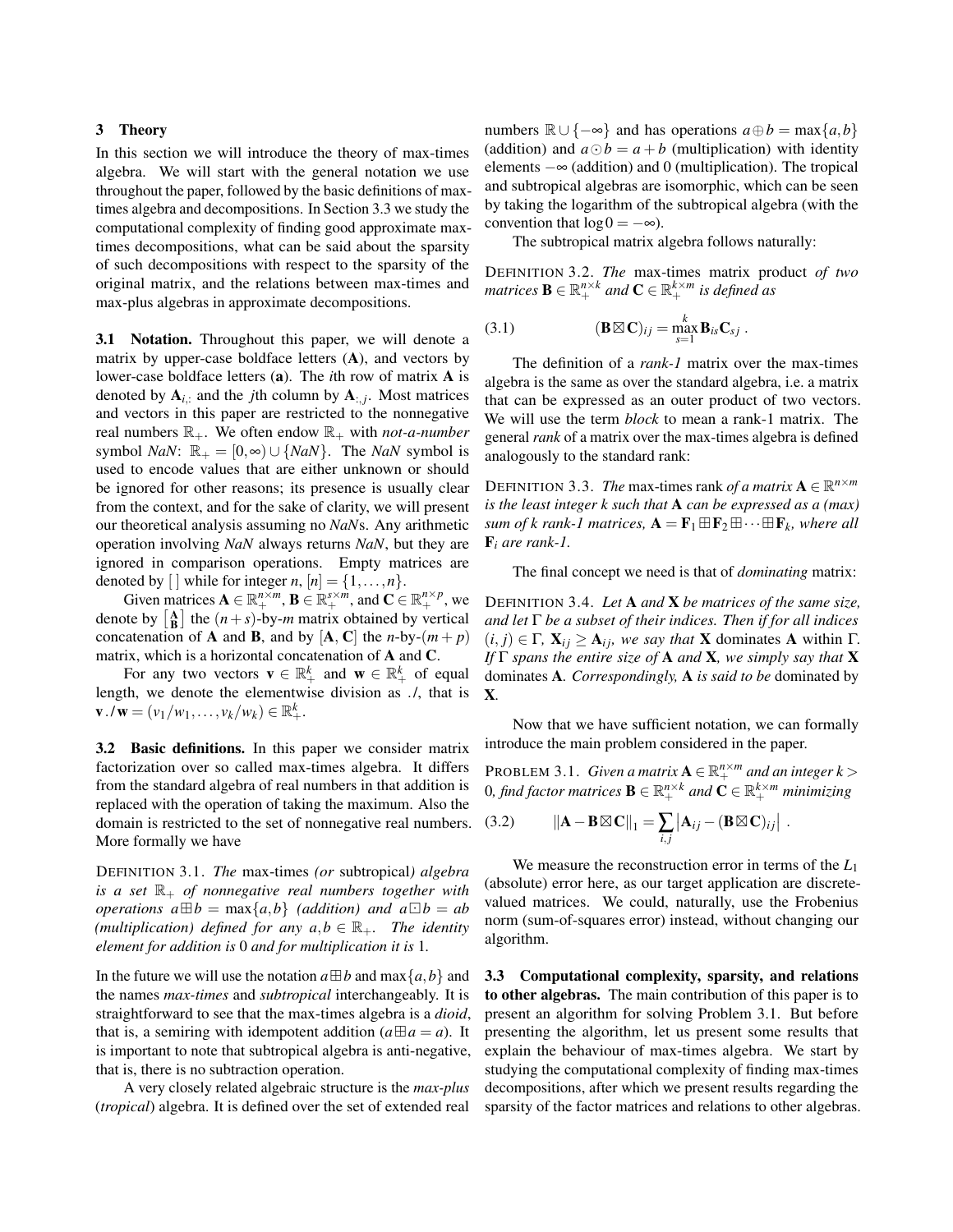Computational complexity. We will now prove that the max-times matrix factorization problem is computationally hard, and thus the use of non-exact methods is justified. To this end, we consider the *max-times rank decision problem*: Given  $\mathbf{A} \in \mathbb{R}_+^{n \times m}$  and an integer *k*, is the max-times rank of **A** at most *k*?

THEOREM 3.1. *Computing the max-times matrix rank is* NP*complete.*

The proof of Theorem 3.1 is an easy reduction from the Boolean Matrix Factorization problem [11] and it can be found in the supplementary material.<sup>1</sup> As computing the rank is clearly a special case of Problem 3.1, we see that it is NP-hard. But furthermore, we have the following corollary on the hardness of *approximating* Problem 3.1:

## COROLLARY 3.1. *It is* NP*-hard to approximate Problem 3.1 to within any polynomially computable factor.*

*Proof.* Any algorithm that can approximate Problem 3.1 to within a factor  $\alpha$  must find a decomposition of error  $\alpha \cdot 0 = 0$ if the input matrix has exact max-times rank-*k* decomposition. As this implies solving the max-times rank, per Theorem 3.1 it is only possible if P=NP.

Sparsity of the factors. It is often desirable to obtain sparse factor matrices if the original data is sparse, as well, and the sparsity of its factors is frequently mentioned as one of the benefits of using NMF. In general, however, the factors obtained by NMF might not be sparse, but if we do restrict ourselves to *dominated* decompositions, Gillis and Glineur [7] showed that the sparsity of the factors cannot be less than the sparsity of the original matrix.

The proof of Gillis and Glineur [7] relies on the antinegativity, and hence their proof is easy to adapt to max-times setting. Let the *sparsity* of an *n*-by-*m* matrix A, *s*(A), be defined as

(3.3) 
$$
s(\mathbf{A}) = \frac{nm - \eta(\mathbf{A})}{nm},
$$

where  $\eta(A)$  is the number of nonzero elements in A. Now we have

THEOREM 3.2. Let matrices  $\mathbf{B} \in \mathbb{R}^{n \times k}_+$  and  $\mathbf{C} \in \mathbb{R}^{k \times m}_+$  be *such that their max-times product is dominated by an n-by-m matrix* A*. Then the following estimate holds*

$$
(3.4) \t s(\mathbf{B}) + s(\mathbf{C}) \geq s(\mathbf{A}).
$$

*Proof.* We first prove (3.4) for  $k = 1$ . Let  $\mathbf{b} \in \mathbb{R}^n_+$  and  $\mathbf{c} \in \mathbb{R}^m_+$ be such that  $\mathbf{b}_i \mathbf{c}_j^T \leq \mathbf{A}_{ij}$  for all  $1 \leq i \leq n, 1 \leq j \leq m$ . Since  $(\mathbf{b}\mathbf{c}^T)_{ij} > 0$  if and only if  $\mathbf{b}_i > 0$  and  $\mathbf{c}_j > 0$ , we have

(3.5) 
$$
\eta(\mathbf{b}\mathbf{c}^T) = \eta(\mathbf{b})\eta(\mathbf{c}).
$$

By (3.3) we have  $η$ (**bc**<sup>*T*</sup>) =  $nm(1 - s$ (**bc**<sup>*T*</sup>)),  $η$ (**b**) =  $n(1$  $s(\mathbf{b})$  and  $\eta(\mathbf{c}) = m(1 - s(\mathbf{c}))$ . Plugging these expressions into (3.5) we obtain  $(1 - s(\mathbf{bc}^T)) = (1 - s(\mathbf{b}))(1 - s(\mathbf{c})).$ Hence the number of zeros in a rank-1 dominated approximation of A is

(3.6) 
$$
s(\mathbf{b}) + s(\mathbf{c}) \geq s(\mathbf{b}\mathbf{c}^T).
$$

From (3.6) and the fact that the number of nonzero elements in  $\mathbf{b} \mathbf{c}^T$  is no greater than in **A**, it follows that

$$
(3.7) \t s(\mathbf{b}) + s(\mathbf{c}) \geq s(\mathbf{A}) .
$$

Now let  $\mathbf{B} \in \mathbb{R}_+^{n \times k}$  and  $\mathbf{C} \in \mathbb{R}_+^{k \times m}$  be such that  $\mathbf{B} \boxtimes \mathbf{C}$  is dominated by **A**. Then  $\mathbf{B}_{il}\mathbf{C}_{lj} \leq \mathbf{A}_{ij}$  for all  $i \in [n], j \in [m]$ , and *l* ∈ [*k*], which means that for each *l* ∈ [*k*], **B**<sub>:*,l*</sub>C*l*<sub>*i*</sub>: is dominated by **A**. To complete the proof observe that  $s(\mathbf{B}) = k^{-1} \sum_{l=1}^{k} \mathbf{B}_{:,l}$ and  $s(\mathbf{C}) = k^{-1} \sum_{l=1}^{k} \mathbf{C}_{l,:}$  and that for each *l* estimate (3.7)  $holds.$ 

Relation to other algebras. Let us now study how the max-times algebra relates to other algebras, especially the standard one, the Boolean one, and the max-plus algebra. For the first two, we compare the ranks, and for the last, the reconstruction error.

The standard rank and the max-times rank are incommensurable, that is, there are matrices that have smaller max-times rank than standard rank and others that have higher max-times rank than standard rank. Let us consider an example of the first kind,

$$
\begin{pmatrix} 1 & 2 & 0 \\ 2 & 4 & 1 \\ 0 & 4 & 2 \end{pmatrix} = \begin{pmatrix} 1 & 0 \\ 2 & 1 \\ 0 & 2 \end{pmatrix} \boxtimes \begin{pmatrix} 1 & 2 & 0 \\ 0 & 2 & 1 \end{pmatrix}
$$

.

As the decomposition shows, this matrix has max-times rank of 2, while its normal rank is easily verified to be 3. Indeed, it is easy to see that the complement of the *n*-by-*n* identity matrix  $I_n$ , that is, the matrix that has 0s at the diagonal and 1s everywhere else, has max-times rank of  $O(\log n)$  while its standard rank is *n* (the result follows from similar results regarding the Boolean rank, see, e.g. [11]).

A *pattern* of a matrix  $A \in \mathbb{R}^{n \times m}$  is an *n*-by-*m* binary matrix **P** such that  $P_{ij} = 0$  if and only if  $A_{ij} = 0$  and otherwise  $P_{ii} = 1$ . The max-times rank of **A** can be bounded from below by the Boolean rank of its pattern B; the proof of this statement is provided in the supplementary material.

As we have discussed earlier, max-plus and max-times algebras are isomorphic, and consequently max-times and max-plus ranks agree. Yet, the errors obtained in approximate decompositions do not have to (and usually will not) agree. In what follows we characterize the relationship between maxplus and max-times errors. We denote by  $\overline{\mathbb{R}}$  the extended real line  $\mathbb{R} \cup \{-\infty\}$  and by  $\mathbf{A} \diamond \mathbf{B}$  the *tropical* (or *max-plus*) matrix product, i.e. the matrix product taken over the maxplus algebra.

<sup>1</sup> http://people.mpi-inf.mpg.de/~pmiettin/tropical/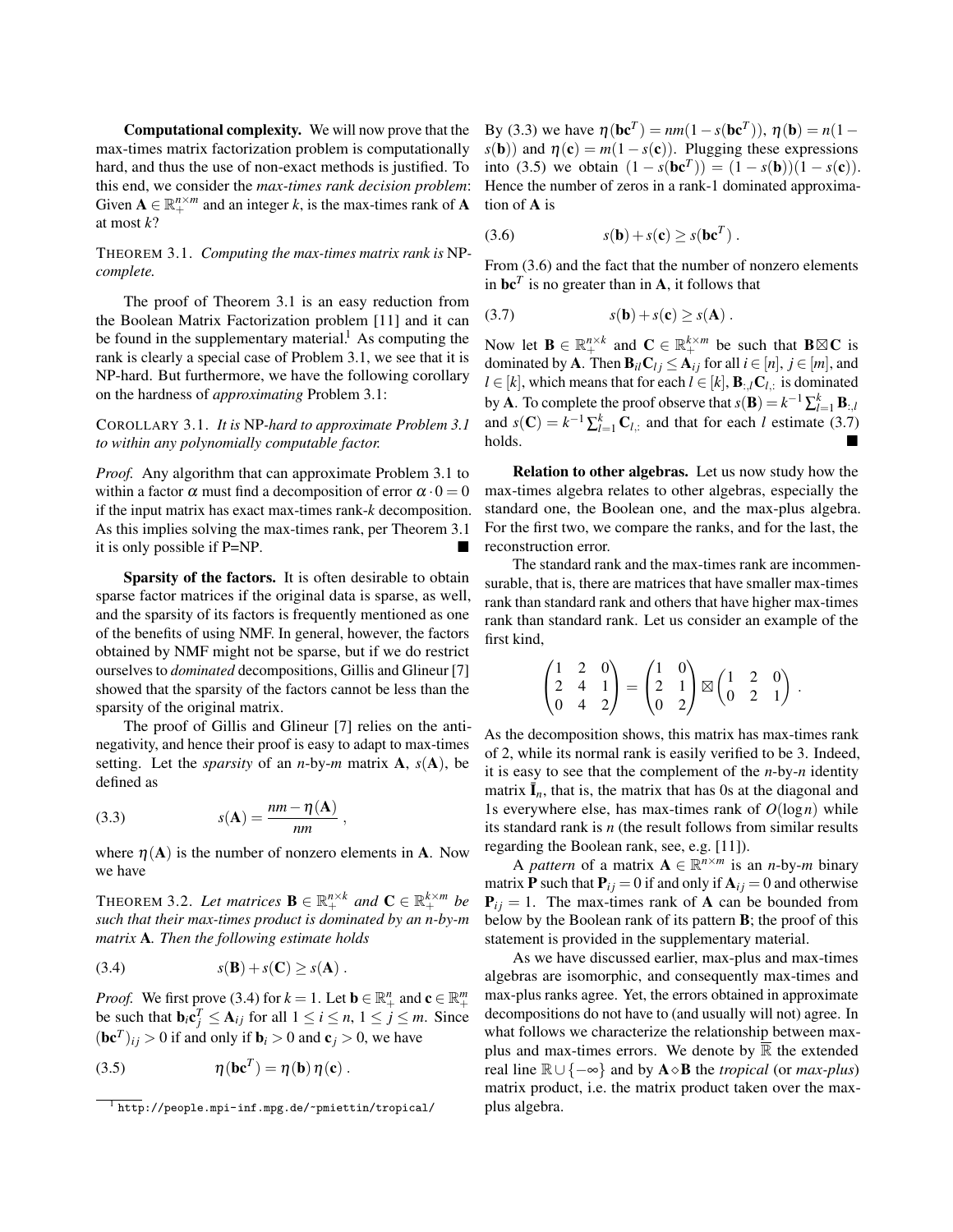$\text{THEOREM 3.3. } Let \mathbf{A} \in \overline{\mathbb{R}}^{n \times m}, \mathbf{B} \in \overline{\mathbb{R}}^{n \times k} \text{ and } \mathbf{C} \in \overline{\mathbb{R}}^{k \times m}.$  Let

$$
N = \max_{\substack{i \in [n] \\ j \in [m]}} \left\{ \max \left\{ \mathbf{A}_{ij}, \max_{1 \le d \le k} \left\{ \mathbf{B}_{id} + \mathbf{C}_{dj} \right\} \right\} \right\}
$$

*and let*  $M = \exp\{N\}$ *.* 

*If an error can be bounded in max-plus algebra*

$$
(3.8) \t\t ||\mathbf{A} - \mathbf{B} \diamond \mathbf{C}||_F^2 \le \lambda
$$

*then the following estimate holds with respect to the maxtimes algebra*

(3.9) kexp{A} −exp{B}exp{C}k 2 *<sup>F</sup>* ≤ *M*<sup>2</sup> λ .

*Proof.* Denote  $\alpha_{ij} = \max_{d=1}^k {\{\bf B}_{id} + {\bf C}_{dj}\}$ . From (3.8) it follows that there exists a set of numbers  $\{\lambda_{ij} \geq 0 \mid i \in [n], j \in$  $[m]$ } s.t. for any *i*, *j* we have  $(A_{ij} - \alpha_{ij})^2 \leq \lambda_{ij}$  and  $\sum_{ij} \lambda_{ij} = \lambda$ . By mean-value theorem for every *i*, *j* we obtain

$$
|\exp{\mathbf{A}_{ij}} - \exp{\alpha_{ij}}| = |\mathbf{A}_{ij} - \alpha_{ij}| \exp{\alpha_{ij}^*}
$$
  

$$
\leq \sqrt{\lambda_{ij}} \exp{\alpha_{ij}^*},
$$

for some  $\min\{\mathbf{A}_{ij}, \alpha_{ij}\} \leq \alpha_{ij}^* \leq \max\{\mathbf{A}_{ij}, \alpha_{ij}\}.$  Hence,

$$
(\exp{\{\mathbf{A}_{ij}\}} - \exp{\{\alpha_{ij}\}})^2 \leq \lambda_{ij} (\exp{\{\max{\{\mathbf{A}_{ij}, \alpha_{ij}\}}\}})^2
$$

The estimate for the max-times error now follows from the monotonicity of the exponent:

$$
\|\exp{\mathbf{A}\}-\exp{\mathbf{B}\}\otimes\exp{\mathbf{C}\}}\|_F^2
$$
  
\n
$$
\leq \sum_{ij} (\exp{\{\alpha_{ij}^*\}})^2 \lambda_{ij} \leq \sum_{ij} (\exp{\max{\{\mathbf{A}_{ij}, \alpha_{ij}\}}}\)^2 \lambda_{ij}
$$
  
\n
$$
\leq M^2 \lambda ,
$$

proving the claim.

### 4 Algorithm

Here we present an algorithm called Capricorn for finding the best low-rank matrix factorization over max-times algebra. That is, given a matrix  $\mathbf{A} \in \mathbb{R}^{n \times m}_{+}$  and an integer  $k > 0$ , it finds factor matrices  $\mathbf{B} \in \mathbb{R}_+^{n \times k}$  and  $\mathbf{C} \in \mathbb{R}_+^{k \times m}$  that try to minimize the error  $E(\mathbf{A}, \mathbf{B}, \mathbf{C}) = ||\mathbf{A} - \mathbf{B} \boxtimes \mathbf{C}||_1$ .

4.1 The main algorithm. From Definition 3.2 it is clear that a matrix that has the pure max-times structure is essentially a union of overlapping rank-1 blocks – whichever block dominates the matrix at any given region determines its local landscape. The pseudo-code of the Capricorn algorithm is given in Algorithm 1. The algorithm accepts as input a matrix A, a positive integer *k* (rank of the decomposition), and additional parameters *bucketSize*,δ,θ, τ, and *M*, the last five being parameters for the algorithm that will be explained in the following.

Capricorn finds the rank-1 blocks one-by-one using the FindBlock procedure that we will explain in the next subsection (line 7). But max-times decompositions, similar to, say, NMF and unlike SVD, do not have the *hierarchy* property where smaller-rank decompositions are always part of higher-rank decompositions. Consequently, finding the blocks one-by-one often yields into suboptimal solutions where the first selected blocks cover large area badly, and the later blocks cannot correct for that, due to the anti-negativity of max-times algebra.

To combat that problem, after finding the first *k* blocks, Capricorn tries to discard the oldest found block and replace it with a new one. After it has tried to replace all *k* original blocks, it will start discarding the blocks that replaced the original blocks, continuing this process until it has found in total *M* times the *k* blocks; the best rank-*k* decomposition that Capricorn saw during this process is then returned (lines 6– 14). At first glance it appears to be more intuitive to get rid of the block that is the least useful in terms of the error instead of the oldest one. But it can be very hard to predict the impact that a given block is going to have once other blocks are in place. In particular the very first found block tends to cover a big portion of the data, which is beneficial at the beginning, but becomes redundant as the algorithm progresses. By removing the oldest block we make sure that all parts of the decomposition are updated regularly.

The new blocks are found using the residual matrix R, storing only the values that are not yet covered by the factorization. The building of the residual (line 14) reflects the winner takes it all property of the max-times algebra: if an element of A is approximated by any smaller value, it appears as such in the residual; if value is equal or larger, though, the corresponding residual element is *NaN*, indicating that this value is already covered.

4.2 Finding the rank-1 blocks: the FindBlock procedure. The key element of Capricorn is of course how we find the rank-1 blocks. The main idea behind the algorithm is to spot potential blocks by considering ratios of matrix rows. Consider an arbitrary rank-1 block  $X = bc$ , where  $b \in \mathbb{R}^{n \times 1}$ and  $\mathbf{c} \in \mathbb{R}_+^{1 \times m}$ . For any indices *i* and *j* such that  $\mathbf{b}_i > 0$  and **b**<sub>j</sub> > 0 we have  $X_j = \frac{b_j}{b_j}$  $\frac{\mathbf{b}_j}{\mathbf{b}_i} \mathbf{X}_i$ . This is a characteristic property of rank-1 matrices – all rows are multiples of one another. Hence if a block **X** dominates some region  $\Gamma$  of a matrix **A**, then rows of A should all be multiples of each other within  $\Gamma$ . These rows might have different lengths due to block overlap, in which case the rule only applies to their common part.

FindBlock (Algorithm 2) starts by selecting a seed row (line 2), with the intention of growing a block around it. We choose the row with the largest sum as this increases the chances of finding the most prominent block. In order to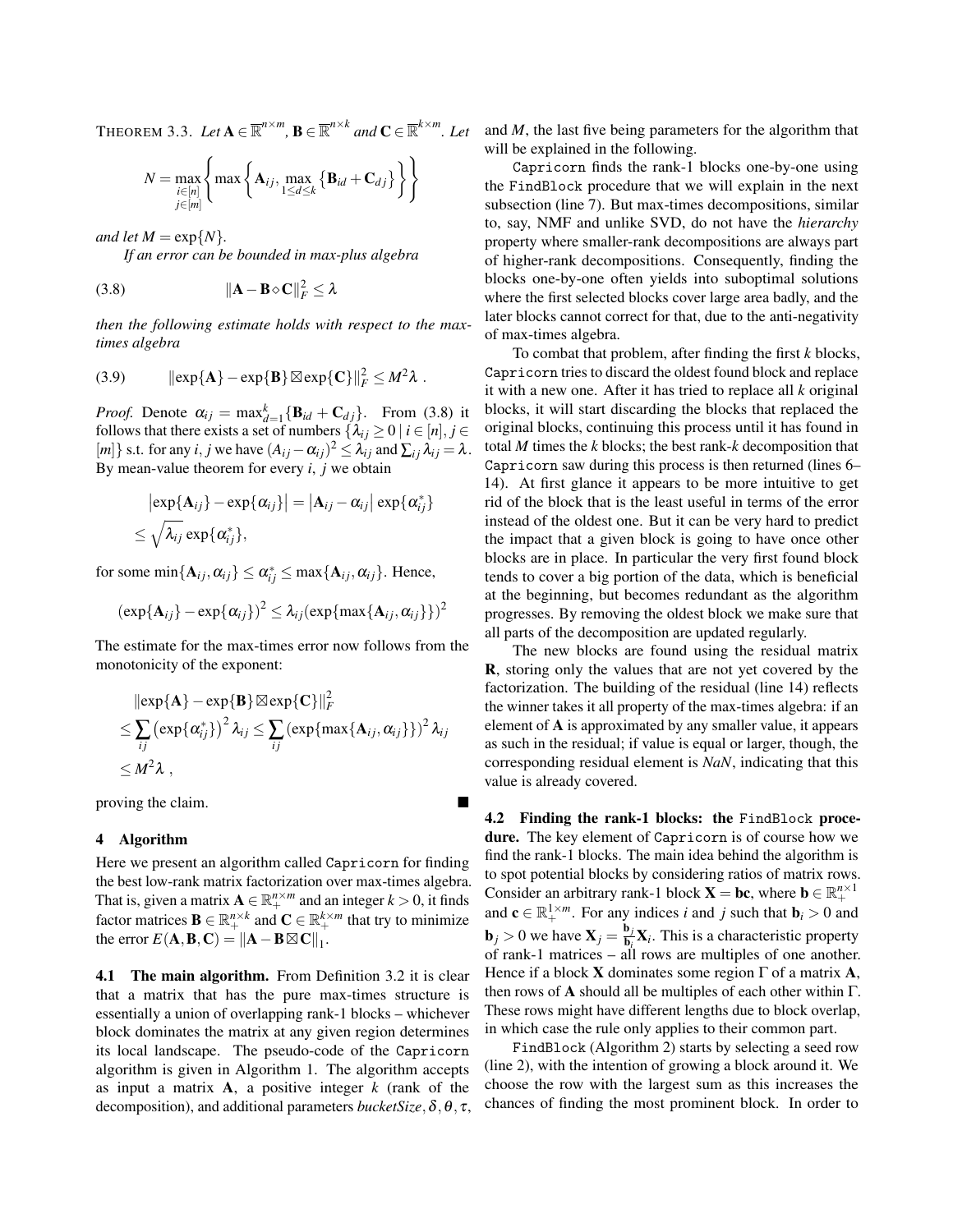#### Algorithm 1 Capricorn

**Input:**  $A \in \mathbb{R}_+^{n \times m}$ ,  $k > 0$ , *bucketSize*  $> 0$ ,  $\delta > 0$ ,  $\theta > 0$ ,  $\tau \in [0,1]$ ,  $M > 0$ Output:  $\mathbf{B}^* \in \mathbb{R}_+^{n \times k}$ ,  $\mathbf{C}^* \in \mathbb{R}_+^{k \times m}$ 1: function Capricorn(A, *k*,*bucketSize*,δ,θ, τ,*M*) 2: **B**  $\leftarrow 0^{n \times 0}$ , **C**  $\leftarrow 0^{0 \times m}$  $3:$  $* \leftarrow B, C^* \leftarrow C$ 4:  $bestError \leftarrow E(\mathbf{A}, \mathbf{B}, \mathbf{C})$ 5:  $\mathbf{R} \leftarrow \mathbf{A}$   $\triangleright$  Residual matrix 6: **for** *count*  $\leftarrow$  1 **to**  $k \times M$  **do** 7:  $[\mathbf{b}, \mathbf{c}] \leftarrow \text{FindBlock}(\mathbf{A}, \mathbf{R}, \text{bucketSize}, \delta, \theta, \tau)$ 8:  $\mathbf{B} \leftarrow [\mathbf{B}, \mathbf{b}], \mathbf{C} \leftarrow \begin{bmatrix} \mathbf{C} \\ \mathbf{c} \end{bmatrix}$ 1 9: **if**  $E(A, B, C) <$  *bestError* then  $10:$  $* \leftarrow B, C^* \leftarrow C$ 11: *bestError*  $\leftarrow E(\mathbf{A}, \mathbf{B}, \mathbf{C})$ 12: if B has more than *k* columns then 13:  $\mathbf{B}_{:,1} \leftarrow [ \, ], \, \mathbf{C}_{:,1} \leftarrow [ \, ]$ 14:  $\mathbf{R}_{ij} \leftarrow$  $\int \mathbf{A}_{ij}$  ( $\mathbf{B} \boxtimes \mathbf{C}$ )<sub>ij</sub> <  $\mathbf{A}_{ij}$ *NaN* otherwise 15: return  $\mathbf{B}^*$ ,  $\mathbf{C}^*$ 

## Algorithm 2 FindBlock

**Input:**  $A \in \mathbb{R}_+^{n \times m}$ ,  $\mathbf{R} \in \mathbb{R}_+^{n \times m}$ , bucketSize > 0,  $\delta$  > 0,  $\theta$  > 0,  $\tau \in [0,1]$ Output:  $\mathbf{b} \in \mathbb{R}_+^{n \times 1}$ ,  $\mathbf{c} \in \mathbb{R}_+^{1 \times m}$ 1: function FindBlock(A,R,*bucketSize*,δ,θ, τ) 2:  $idx \leftarrow \arg \max_i \sum_j r_{ij}$ 3: H ← CorrelationsWithRow(R,*idx*,*bucketSize*,δ, τ) 4:  $r \leftarrow \arg \max_i \sum_j h_{ij}$ <br>5:  $c \leftarrow \arg \max_i \sum_j h_{ij}$  $c \leftarrow \arg \max_j \sum_i h_{ij}$ 6:  $b_{idx} \leftarrow \{i \mid \mathbf{H}_{ic} = 1\}$ 7:  $c_{idx} \leftarrow \{i | \mathbf{H}_{ri} = 1\}$ 8:  $[\mathbf{b}, \mathbf{c}] \leftarrow \texttt{RecoverBlock}(\mathbf{R}, b_{idx}, c_{idx})$ 9:  $\mathbf{b} \leftarrow$  AddRows $(\mathbf{b}, \mathbf{c}, \mathbf{A}, \theta, \text{bucketSize}, \delta)$ 10:  $\mathbf{c} \leftarrow \text{AddRows}(\mathbf{c}^T, \mathbf{b}^T, \mathbf{A}^T, \theta, \text{bucketSize}, \delta)^T$ 11: return b, c

find the best block  $X$  that the seed row passes through, we first find a binary matrix  $H$  that represents the pattern of  $X$ (line 3). Next, on lines 4–7 we choose an approximation of the block pattern with index sets  $b_{idx}$  and  $c_{idx}$ , which define what elements of **b** and **c** should be nonzero. The next step is to find the actual values of elements within the block with the function RecoverBlock (line 8). Finally, we inflate the found core block with ExpandBlock (line 9).

The function CorrelationsWithRow (Algorithm 3) finds the pattern of a new block. It does so by comparing a given seed row to other rows of the matrix and extracting sets where the ratio of the rows is almost constant. As was mentioned before, if two rows locally represent the same block, then one should be a multiple of the other, and the ratios of their corresponding elements should remain level. CorrelationsWithRow processes the input matrix row by

| Algorithm 3 Correlations With Row                                                                                            |  |  |
|------------------------------------------------------------------------------------------------------------------------------|--|--|
| <b>Input:</b> $\mathbf{R} \in \mathbb{R}_{+}^{n \times m}$ , $idx \in [n]$ , bucket Size > 0, $\delta$ > 0, $\tau \in [0,1]$ |  |  |
| <b>Output:</b> $H \in \{0, 1\}^{n \times m}$                                                                                 |  |  |
| 1: function CorrelationsWithRow( $\mathbf{R}, idx, bucketSize, \delta, \tau$ )                                               |  |  |
| turn all <i>NaN</i> elements of <b>R</b> to 0<br>2:                                                                          |  |  |
| $\mathbf{H} \leftarrow 0^{n \times m}$<br>3:                                                                                 |  |  |
| for $i \leftarrow 1$ to n do<br>4:                                                                                           |  |  |
| $V_i \leftarrow$ FindRowSet $(\mathbf{R}_{idx,:}, \mathbf{R}_{i,:}, bucketSize, \delta)$<br>5:                               |  |  |
| $H(i, V_i) \leftarrow 1$<br>6:                                                                                               |  |  |
| $s \leftarrow \arg \max_{i: i \neq s} \sum_{j} h_{ij}$<br>7:                                                                 |  |  |
| 8:<br>$H_{idx}$ . $\leftarrow$ $H_s$ .                                                                                       |  |  |
| for $i \leftarrow 1$ to <i>n</i> do<br>9:                                                                                    |  |  |
| if $\phi$ (H, <i>idx</i> , <i>i</i> ) $<$ $\phi$ (H, <i>idx</i> , <i>s</i> ) – $\tau$ then<br>10:                            |  |  |
| $\mathbf{H}_i \cdot \leftarrow 0$<br>11:                                                                                     |  |  |
| return H<br>12:                                                                                                              |  |  |

row using the function FindRowSet, which for every row outputs the most likely set of indices, where it is correlated with the seed row (lines 4–6). Since the seed row is obviously the most correlated with itself, we compensate for this by replacing its pattern with that of the second most correlated row (lines 7–8). Finally, we drop some of the least correlated rows after comparing their correlation value  $\phi$  to that of the second most correlated row (after the seed row). The correlation function  $\phi$  is defined as follows

(4.10) 
$$
\phi(\mathbf{H}, i dx, i) = \frac{\langle \mathbf{H}_{i,:}, \mathbf{H}_{i dx,:} \rangle}{\langle \mathbf{H}_{i,:}, \mathbf{H}_{i,:} \rangle + 1}.
$$

The parameter  $\tau$  is a threshold determining whether a row should be discarded or retained. The auxiliary function FindRowSet (Algorithm 4) compares two vectors and finds the biggest set of indices where their ratio remains almost constant. It does so by sorting the log-ratio of the input vectors into buckets of fixed size and then choosing the bucked with the most elements. It accepts two additional parameters: *bucketSize* and δ. If the largest bucket has fewer than *bucketSize* elements, the function will return an empty set – this is done because very small patterns do not reveal much structure and are mostly accidental. The width of the buckets is determined by the parameter  $\delta$ .

At this point we know the pattern of the new block, that is, the locations of its non-zeros. To fill in the actual values, we consider the submatrix defined by the pattern, and find the best (in  $L_2$  sense) rank-1 approximation of it. The pseudocode of the RecoverBlock procedure doing this is presented in the supplementary material.

4.3 Extending found blocks. Since blocks often heavily overlap, we are susceptible to finding only fragments of patterns in the data – some parts of a block can be dominated by another block and subsequently not recognized. Hence we need to expand found blocks to make them complete. This is done separately for rows and columns in the method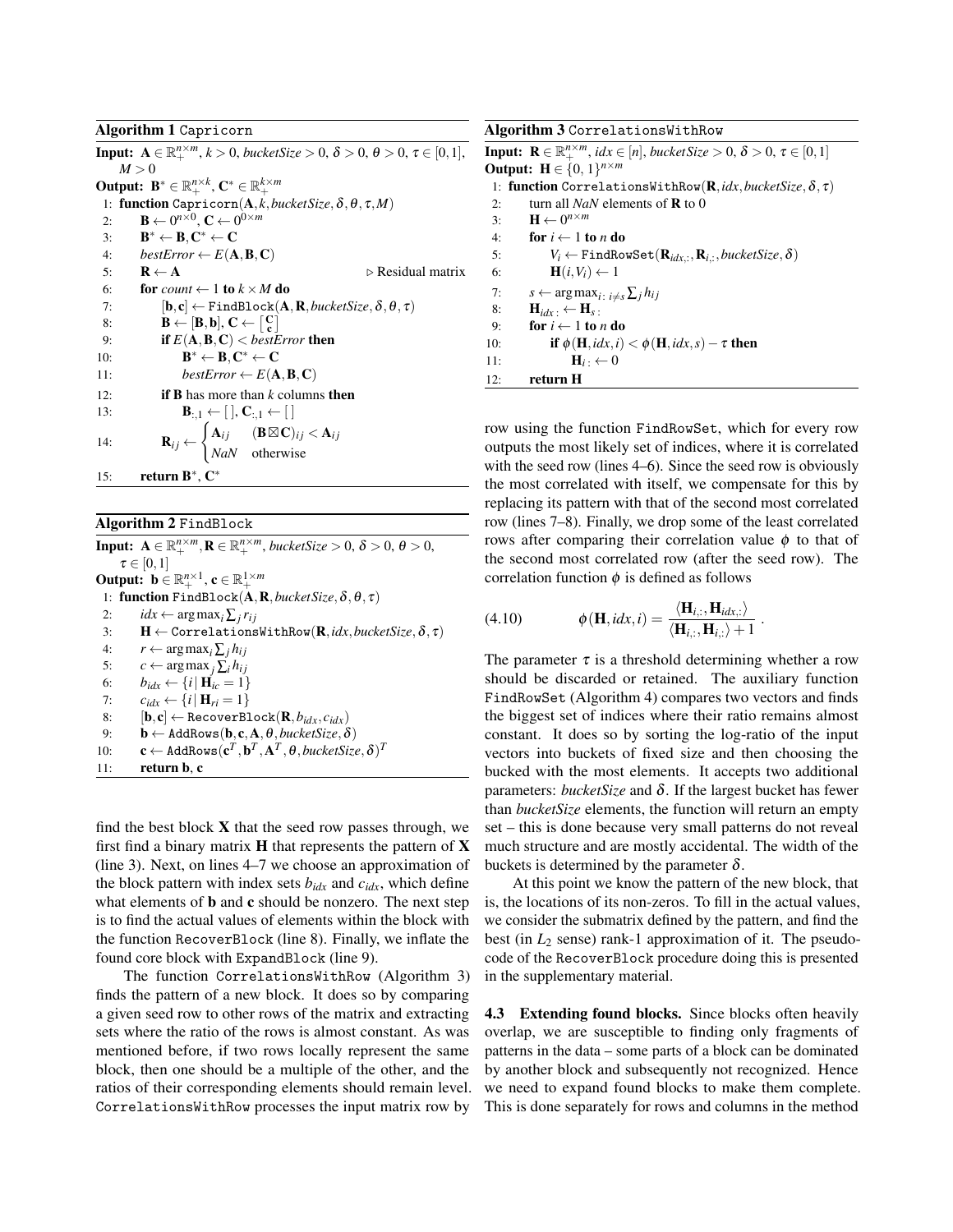Algorithm 4 FindRowSet

**Input:**  $\mathbf{u} \in \mathbb{R}^m_+, \mathbf{v} \in \mathbb{R}^m_+$ , bucket Size  $> 0, \delta > 0$ **Output:**  $V \subset [m]$ 1: function FindRowSet(u,v,*bucketSize*,δ) 2:  $\mathbf{r} \leftarrow \log(\mathbf{u} \cdot / \mathbf{v})$ 3:  $nBuckets \leftarrow \left[ (\max\{r\} - \min\{r\})/\delta \right]$ 4: for *i* ← 0 to *nBuckets* do 5:  $V_i \leftarrow \{idx \in [m] \mid \min\{\mathbf{r}\} + i\delta \leq r_{idx} < \min\{\mathbf{r}\} + (i+1)\delta\}$ 6:  $V \leftarrow \arg \max \{|V_i| \mid i = 1, \ldots, n\}$ uckets $\}$ 7: if |*V*| < *bucketSize* then 8:  $V \leftarrow \emptyset$ 9: return *V*

## Algorithm 5 AddRows

**Input:**  $\mathbf{b} \in \mathbb{R}_+^{n \times 1}$ ,  $\mathbf{c} \in \mathbb{R}_+^{1 \times m}$ ,  $\mathbf{A} \in \mathbb{R}_+^{n \times m}$ ,  $\theta > 0$ , bucketSize  $> 0$ ,  $\delta > 0$ Output:  $\mathbf{b} \in \mathbb{R}^{n \times 1}_+$ 1: function AddRows(b, c,A,θ,*bucketSize*,δ) 2:  $b_{idx} \leftarrow \{t \mid \mathbf{b}_t > 0\}$ 3: **for**  $i \in [n] \setminus b_{idx}$  do 4:  $V_i \leftarrow \texttt{FindRowSet}(\mathbf{c}, \mathbf{R}_{i,:}, \textit{bucketSize}, \delta)$ 5: **if**  $V_i = \emptyset$  then 6: continue 7:  $\alpha \leftarrow mean(\mathbf{R}_{iV_i} / \mathbf{c}_{V_i})$ 8:  $\lim \text{frac}{} \leftarrow \frac{\sum_{s \in V_i} \max\{0, \alpha c_s - A_{is}\}}{\sum_{s \in V_i} \lambda_{s} |\lambda_{s} - \alpha c_s|}$  $\sum_{s\in V_i} \mathbf{A}_{is} - |\mathbf{A}_{is} - \alpha c_s|$ 9: **if** *impact*  $\leq \theta$  **then** 10:  $\mathbf{b}_i \leftarrow \alpha$ 11: return b

called AddRows (Algorithm 5), which, given a starting block  $X = bc$  and the original matrix A, tries to add new nonzero elements to b. It iterates through all rows of A and adds those that would make a positive impact on the objective without unnecessarily overcovering the data. In order to decide whether a given row should be added, it first extracts a set  $V_i$  of indices where this row is a multiple of the row vector c of the block (if they are not sufficiently correlated, then the row does not belong to the block) (line 4). A row is added if the evaluation of the following function (line 8)

$$
(4.11) \qquad \qquad \Psi(\alpha) = \frac{\sum_{s \in V_i} \max\{0, \alpha c_s - \mathbf{A}_{is}\}}{\sum_{s \in V_i} \mathbf{A}_{is} - |\mathbf{A}_{is} - \alpha c_s|}
$$

is below the threshold  $\theta$ . In (4.11) the numerator measures by how much the new row would overcover the original matrix, and the denominator reflects the improvement in the objective compared to a zero row.

4.4 Complexity. In order to estimate the theoretical complexity of Capricorn it suffices to do this for the FindBlock routine since it does most of the work. There are three main contributors to its runtime: CorrelationsWithRow, RecoverBlock, and AddRows. CorrelationsWithRow

compares every row to the seed row, each time calling FindRowSet, which in turn has to process all *m* elements of both rows. This gives the total complexity of CorrelationsWithRow to be *O*(*nm*). To find the complexity of RecoverBlock, first observe that any "pure" block X can be represented as  $\mathbf{X} = \mathbf{bc}$ , where  $\mathbf{b} \in \mathbb{R}^{n' \times 1}$  and  $\mathbf{c} \in \mathbb{R}^{1 \times m'}$ with  $n' \leq n$  and  $m' \leq m$ . RecoverBlock selects **c** from the rows of  $X$  and then finds the corresponding column vector **b** that minimizes  $||\mathbf{X} - \mathbf{bc}||_F$ . In order to select the best row, we have to try each of the  $n'$  candidates, and since finding the corresponding b for each of them takes time  $O(n'm')$ , this gives the runtime of RecoverBlock as  $O(n')O(n'm') = O(n^2m)$ . The most computationally expensive parts of AddRows are FindRowSet (line 4), finding the mean (line 7), and computing the impact (line 8), which all run in  $O(m)$  time. All of these operations have to be repeated  $O(n)$  times, and hence the runtime of AddRows is  $O(nm)$ . Note that if we have *k* blocks, then the FindBlock routine will execute *Mk* times, where *M* is a fixed parameter. Thus, we can now estimate the complexity of Capricorn to be  $O(k)(O(nm) + O(n^2m) + O(nm)) = O(n^2mk).$ 

## 5 Experiments

We tested Capricorn with both synthetic and real-world data. The purpose of the synthetic experiments is to evaluate the properties of the algorithm in controlled environments where we know the data has the max-times structure. The purpose of the real-world experiments is to confirm that these observations also hold true in real-world data, and to study what kinds of data sets actually have max-times structure. The implementation of Capricorn is freely available.<sup>2</sup>

5.1 Other methods. We compared Capricorn against three other methods: SVD and two versions of NMF. For SVD, we used Matlab's built-in implementation. The two versions of NMF are differentiated by their capability to handle missing values. The first method, called simply NMF, by Kim and Park [9], cannot handle missing values, while the other method, which we call here WNMF, by Li and Ngom [10], is designed to deal with them.

5.2 Synthetic experiments. The synthetic experiments were performed over 1000-by-800 matrices with true maxtimes rank 10. All results presented in this section are averaged over 10 instances. For reconstruction error tests, we compared against SVD and NMF on the data with no unknown values. As the data contains max-times structure, we expect to be consistently better than either of them (and indeed, we are). The reconstruction error is measured as the relative Frobenius norm  $\|\mathbf{A} - \mathbf{A}\|_F / \|\mathbf{A}\|$ , where A is the data and A its approximation, as that is the measure both SVD and NMF

 $2$  http://people.mpi-inf.mpg.de/~pmiettin/tropical/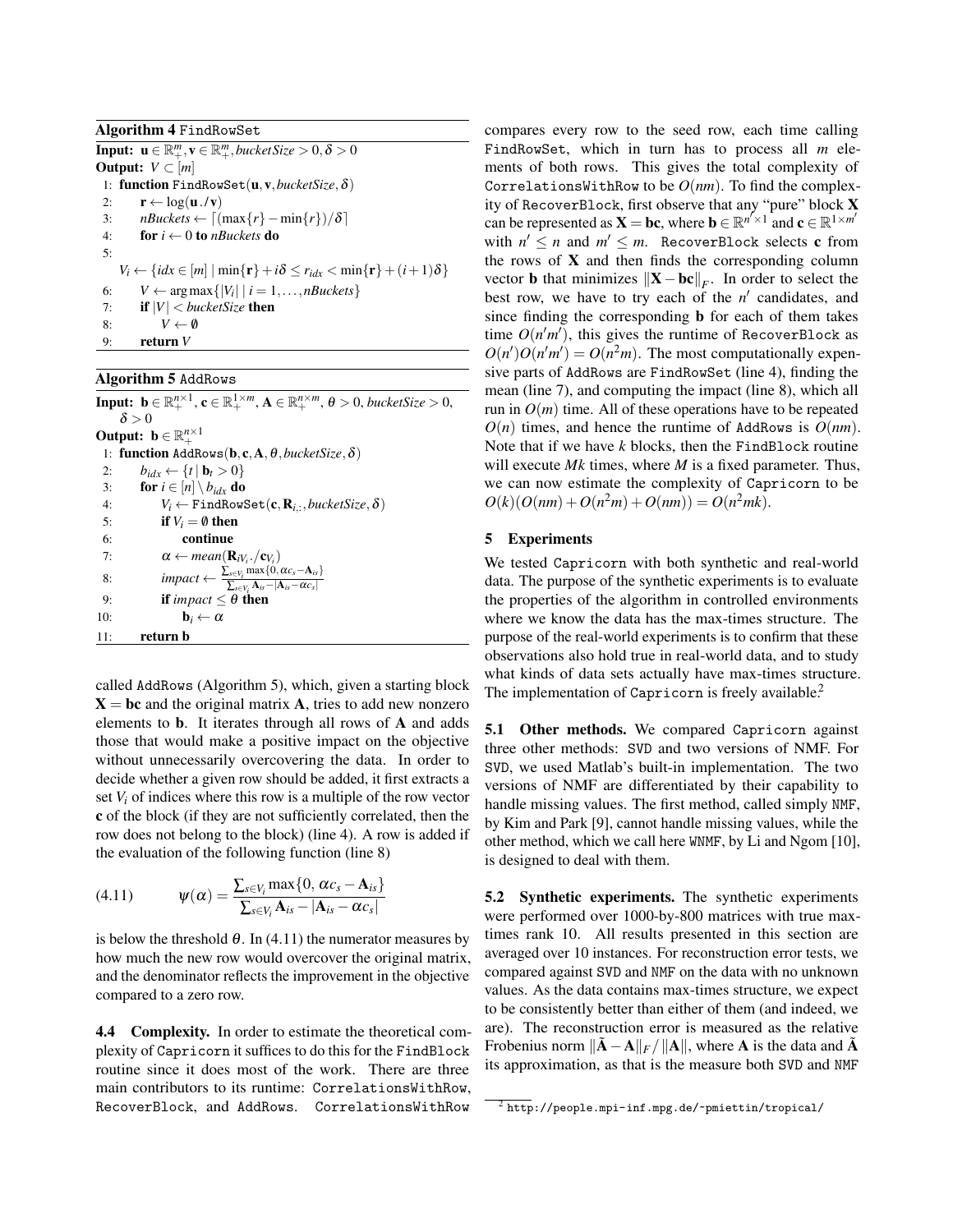aim at minimizing; the results with  $L_1$  norm are presented in the supplementary material.

Varying density. In our first experiment we studied the effects of varying the density of the factor matrices. We varied the density of the factors from 10% to 100% with an increment of 10%. There are two different versions of this setup – the first one having 10% noise (Figure 1a), and a highnoise variation containing 50% noise (Figure 1b). In both cases Capricorn is consistently the best method, obtaining almost perfect reconstruction consistently in low-noise case. With higher density and noise levels, the reconstruction error starts to increase slightly, reaching level of approximately 10% at 100% density. That SVD and NMF start behaving better at higher levels of density indicates that these matrices can be explained relatively well using standard algebra.

Varying noise. Next we tested the effects of noise. The amount of noise is always with respect to the number of nonzero elements in a matrix, that is, for a matrix A with  $\kappa(A)$  nonzero elements and noise level  $\alpha$ , we flip  $\alpha \kappa(A)$ elements to random values. The level of noise varied from 0% to 110% with increments of 10%. Again, this experiment was performed in two different setups: one with 30% factor density (Figure 1c), and the other with factor density of 60% (Figure 1d).

In the low-density case, Capricorn is consistently the best method with essentially perfect reconstruction for up to 80% of noise. In the high-density case, however, the noise has more severe effects, and in particular after 60% of noise, SVD and NMF are already better than Capricorn. The severity of the noise is, at least partially, explained by the fact that in the denser data we flip more elements than in sparser data: as the data matrices are essentially full, by 50%, we have replaced half of the values in the matrices with random values. Further, the quick increase of the reconstruction error for Capricorn hints strongly that the max-times structure of the data is mostly gone at these noise levels.

Varying the rank. For the last reconstruction error test we tested the effects of the (max-times) rank, with the assumption that higher-rank matrices are harder to reconstruct. The true max-times rank of the data varied from 2 to 20 with increments of 2. There are four variations of this experiment: with 30% factor density and 10% noise (Figure 1e), with 30% factor density and 50% noise (Figure 1f), with 60% factor density and 10% noise (Figure 1g), and with 60% factor density and 50% noise (Figure 1h).

Capricorn obtains perfect reconstruction in all cases except high noise and high density (Figure 1h), where we can see that higher ranks increase the reconstruction error. Interestingly, the inverse is true for SVD and NMF.

Prediction. In this experiment we choose a random holdout set and remove it from the data (elements of this set are marked as missing values). We then try to learn the structure of the data from the remaining part of the data using Capricorn and WNMF, and finally test how well they predict the values inside the holdout set. All input matrices are integer-valued and since the recovered data produced by the algorithms can be continuous-valued, we round it to the nearest integer. The quality of the prediction is measured as the fraction of correct values in the hold-out set, and the results are reported in Figure 2.

As can be seen in Figure 2, as the fraction of held-out data increases, Capricorn's results get worse, as expected, but it still is consistently better than WNMF that does not seem to be able to recover any specific structure.

Discussion. The synthetic experiments confirm that Capricorn is able to recover matrices with max-times structure even when this structure has been perturbed with high levels of noise. Furthermore, the experiments confirm that NMF or SVD cannot recover structure from matrices with max-times structure, that is, we cannot use existing methods as a substitute to find the max-times structure neither for the reconstruction nor for the prediction tasks.

5.3 Real-world experiments. As was mentioned before, Capricorn is not exactly an approximation algorithm since it only returns nontrivial decomposition if the subtropical structure is present in the data. This is because it works by finding patterns in the data and adding them to the decomposition rather than minimizing the distance to the input matrix. Consequently, if an existing pattern can be completed by covering some zeros in the data, Capricorn is likely to do that, even if it means increasing the reconstruction error. This behaviour is beneficial when dealing with missing values, but the main drawback is that some zeros may be filled with positive values, which will increase the error. Unlike with synthetic experiments, here we are not so much interested in getting all the elements of the input matrix exactly, but rather we aim to extract as much subtropical structure as possible. In order to facilitate this we turn all zero elements in the data into missing values and when computing the error, we ignore them. It is important to mention that neither SVD nor NMF support missing values – so we feed them the original data without replacing zeros. Although they can find the structure in the nonzero parts of the data, they also tend to fit the zeros, which generally increases the measured error since we only care about nonzero entries. For this reason we also run the same setup with WNMF, which can ignore missing values.

We used the following two datasets, both of which are available at the University of Florida Sparse Matrix Collection<sup>3</sup> [6]. The first one is called *Bas1LP* and represents a linear program.<sup>4</sup> The other dataset is called *Trec12* and it is a brute force disjoint product matrix in tree algebra on *n* nodes.<sup>5</sup>

 $3$ http://www.cise.ufl.edu/research/sparse/matrices/

<sup>4</sup> Submitted to the matrix repository by Csaba Meszaros.

<sup>5</sup> Submitted by Nicolas Thiery.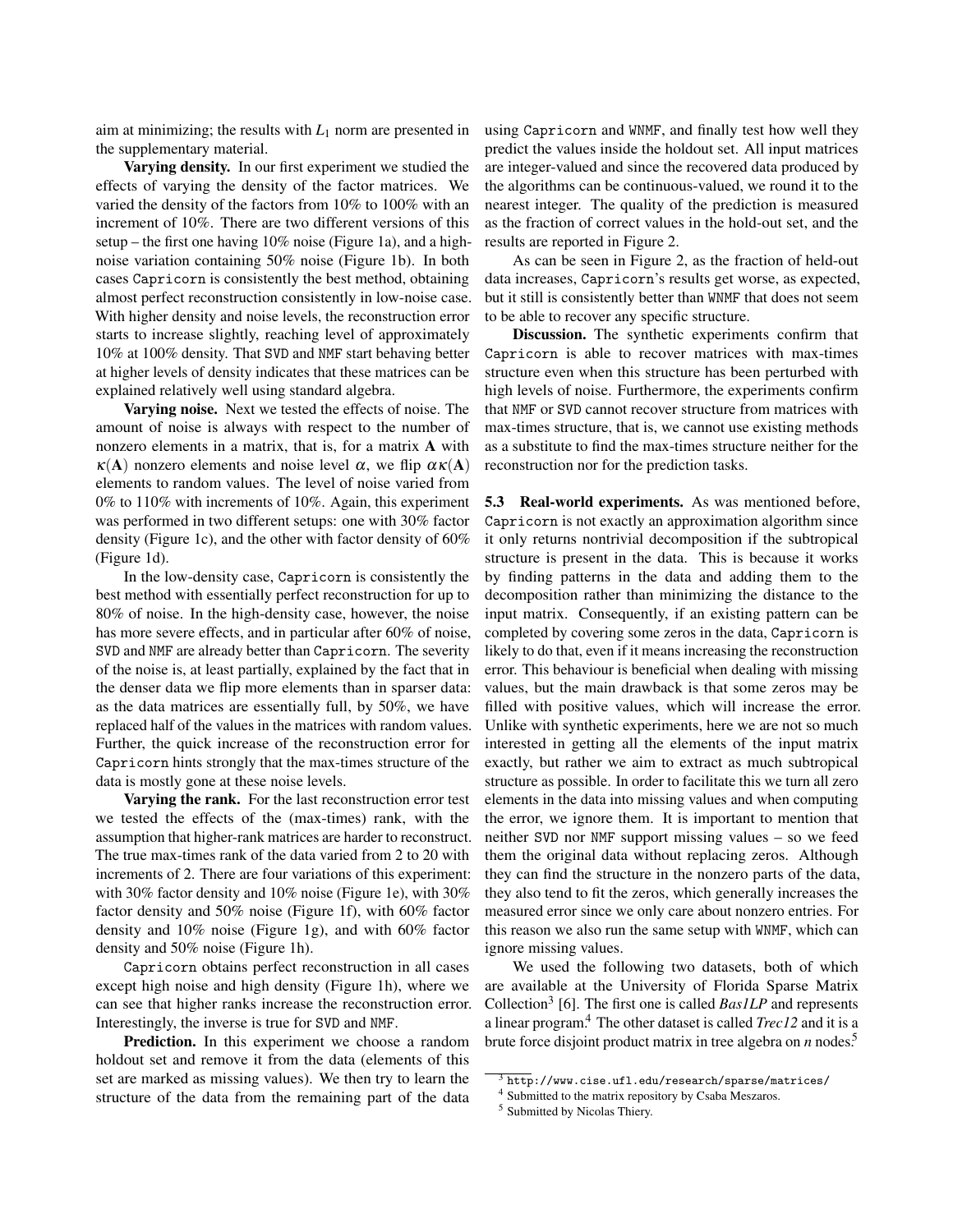

Fig. 1: Reconstruction errors on synthetic data using different parameter settings. *x*-axis is the parameter varied and *y*-axis is the relative Frobenius norm. All results are averages over 10 random matrices and the width of the error bars is twice the standard deviation.



Fig. 2: Prediction rate on synthetic data. *x*-axis represents the size of the holdout set and *y*-axis is the correct prediction rate (higher is better). All results are averages over 10 random matrices and the width of the error bars is twice the standard deviation.

In the following we conduct two types of experiments on both datasets. In the first setup we try to reconstruct the original data using the algorithms and then measure the resulting error with respect to  $L_1$  and Frobenius errors (we present the former results here and postpone the latter ones to the supplement). In the second setup we select a random holdout set and test how well the algorithms can predict values in it based on the rest of the data.

Real-world data will probably not have pure subtropical structure, hence the purpose with the real-world tests is to study if we can recover sensible amount of structure. For reconstruction (Tables 1 and 2), both real-world data sets can be expressed best using WNMF. With Bas1LP, Capricorn is second-best (although with a wide margin), but worst with Trec12 in Table 1. When we consider only the non-zero

Tab. 1: Reconstruction error with respect to the  $L_1$  norm on various real-world data sets.

|            |        | Bas1LP |          | Trec12   |  |
|------------|--------|--------|----------|----------|--|
| Algorithm  | $k=20$ | $k=30$ | $k = 20$ | $k = 30$ |  |
| Capricorn  | 32.1   | 26.2   | 57.5     | 54.8     |  |
| <b>NMF</b> | 48.0   | 40.6   | 48.5     | 45.5     |  |
| WNMF       | 6.4    | 4.3    | 21.8     | 18.9     |  |
| <b>SVD</b> | 45.4   | 37.6   | 44.0     | 39.7     |  |

Tab. 2: Reconstruction error on non-zero elements with respect to the  $L_1$  norm on various real-world data sets.

|             |        | <b>Bas1LP</b> |        | Trec12   |  |
|-------------|--------|---------------|--------|----------|--|
| Algorithm   | $k=20$ | $k=30$        | $k=20$ | $k = 30$ |  |
| Capricorn   | 18.7   | 19.6          | 42.3   | 40.9     |  |
| <b>NMF</b>  | 48.0   | 40.6          | 48.5   | 45.5     |  |
| <b>WNMF</b> | 6.4    | 4.3           | 21.8   | 18.9     |  |
| <b>SVD</b>  | 45.4   | 37.6          | 44.0   | 39.7     |  |